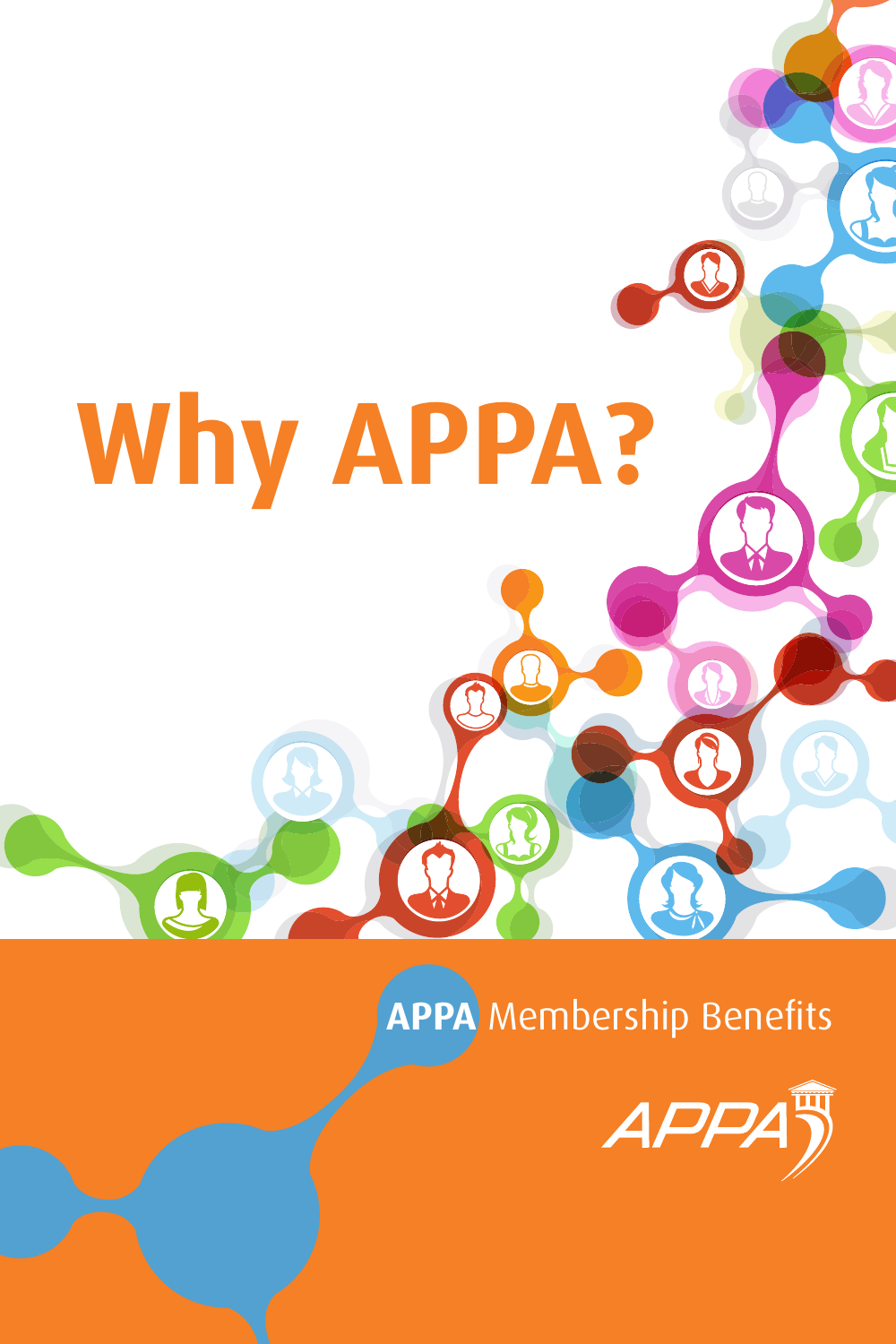# **Why APPA?**

At APPA, we believe that the quality of academic programming is directly related to the quality of the educational facility. APPA enables educational

institutions to share, elevate, and transform

# **What is APPA?**

Our organization has had several name changes since its founding in 1914. From the late 1960s through the early 1990s, we were known as the Association of Physical Plant Administrators. Today, the association is known as APPA: Leadership in **Educational Facilities, and is most** easily recognized and referred to as simply "APPA."

the learning environment. APPA provides training and professional development, performance measurement, and evaluation tools, standards, best practices, research, credentialing, and thought leadership to more than 12,000 educational facilities professionals from more than 1,300 learning institutions.

> Educational facilities professionals develop and sustain the physical environment of the institutions that they serve. In support of this work, APPA provides information, training, and research based on **four core areas of competency:**

> > General Administration and Management

Operations and Maintenance

> Planning, Design **Planning**, Design **Planning** & Construction

Energy, Utilities & Environmental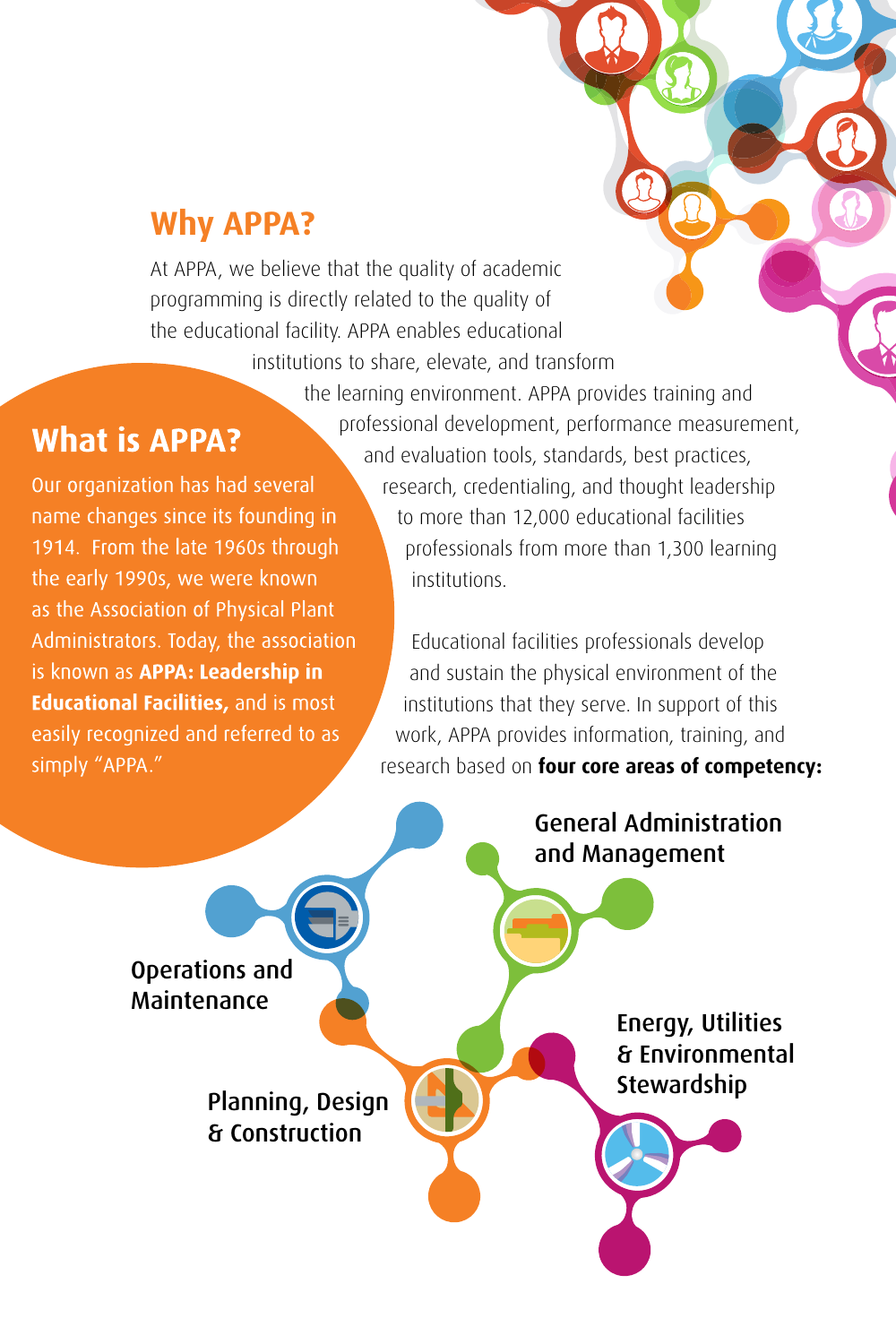

#### **APPA seeks to create positive impact in educational facilities on three important levels:**

- **•** APPA transforms individual facilities professionals into higher performing managers and leaders, which...
- **•** Helps transform member institutions into more inviting and supportive learning environments, which...
- **•** Elevates the recognition and value of educational facilities and their direct impact on the recruitment and retention of students, faculty and staff.

#### **Membership in APPA falls under the following categories:**

# **Institutional –**

- **•** 2-year and 4-year colleges and universities and community colleges— Membership dues are based on an institution's full time equivalent enrollments and gross institutional expenditures. Membership allows an unlimited number of staff to receive member benefits at no additional cost.
- **•** K-12, School Districts, Libraries and Museums—Organizations with a facilities department may apply for membership under this category.

**Affiliate –** Non-facilities departments at colleges and universities; libraries; museums; hospitals; churches; military bases; government agencies; and other non-profit organizations.

**Student –** Student membership is limited to full-time students studying facilities management or a related field at a degree-granting college or university.

**Retiree** – Retiree membership is open to individuals who have retired and are a member in good standing. The individual cannot be currently engaged in or soliciting business from any other APPA members, or seeking future business solicitations.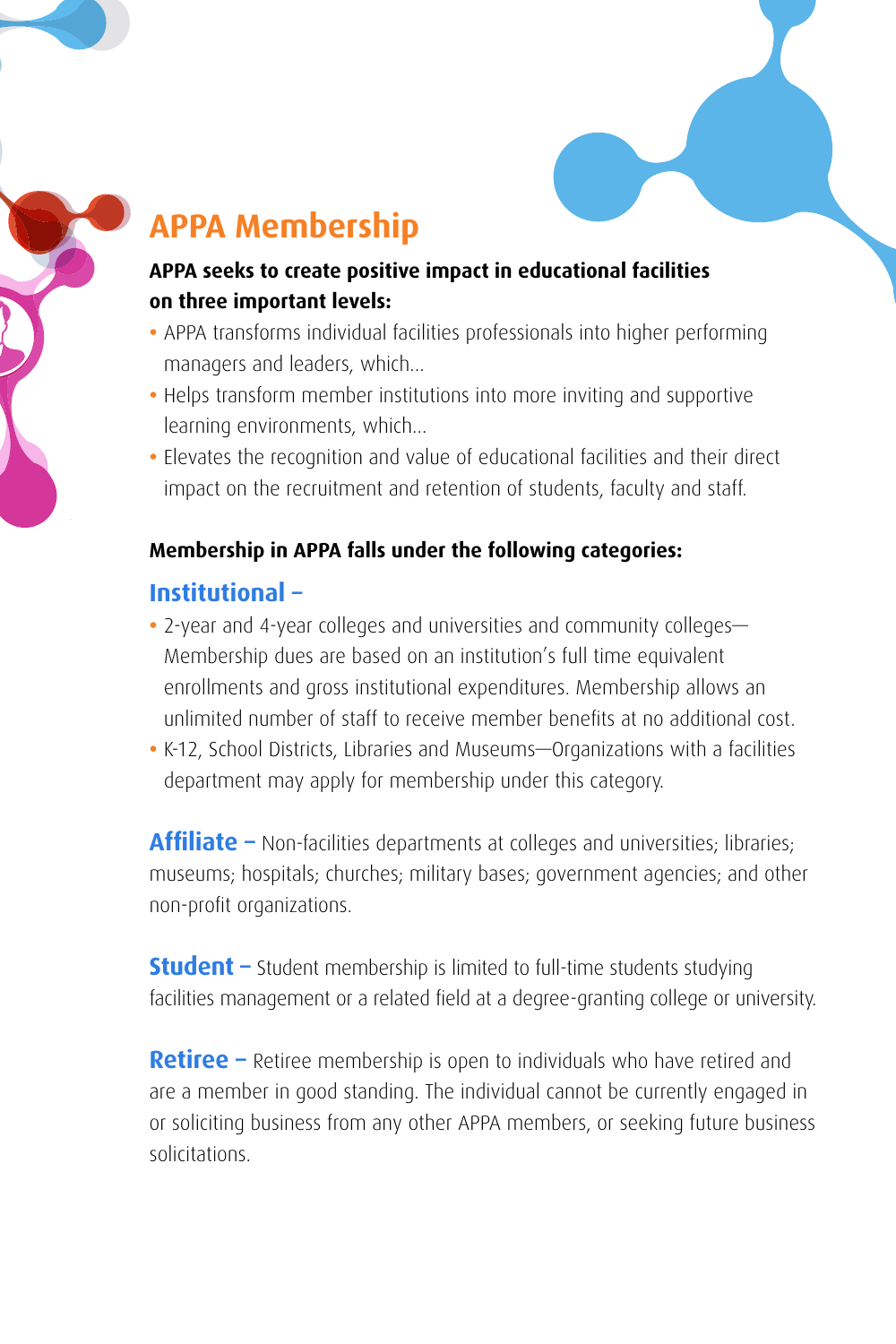**International Educational Facilities (outside North America) –** International educational institutions or systems outside North America. Institutions are able to attach unlimited associate members to receive member benefits at no additional cost.

**Business Partners - open to all corporations who provide** products and services to the facilities management marketplace or who have an interest in reaching facilities managers in the education environment.



#### **APPA REGIONAL MAP**

# **Regional Membership**

Regional membership is open to all APPA members and is required for all 2 and 4 years institutions. Regional membership affords you and your staff additional membership benefits and networking opportunities. Dues rates may be found on the APPA website.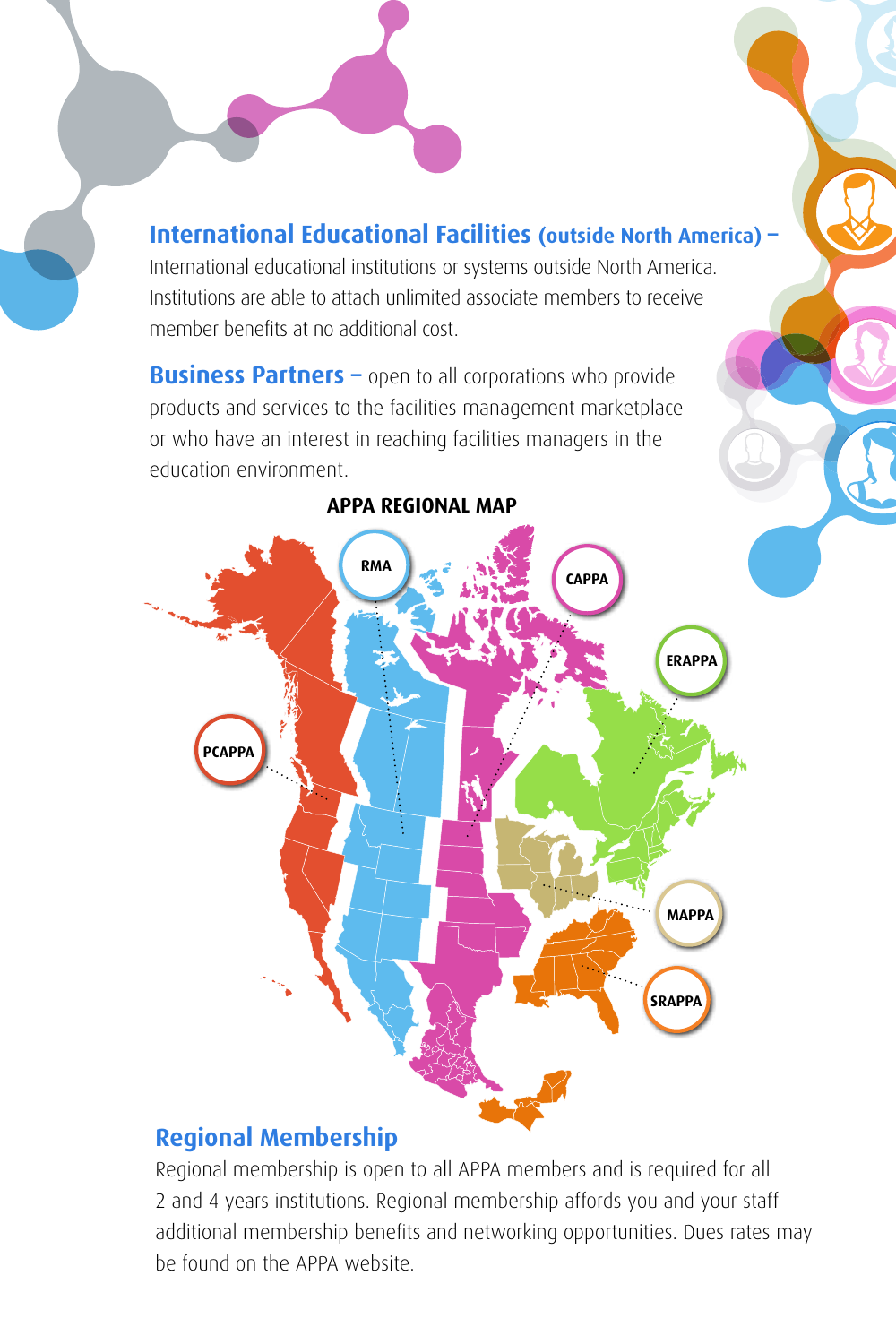

# **Services**

# **Training & Professional Development**

From local, one-day workshops to our week-long APPA U and our Annual Conference, APPA offers a variety of training programming for facilities management professionals at every level of their career.

# **Professional Certification and Credentialing**

APPA's Educational Facilities Professional (EFP) designation and the Certified Educational Facilities Professional (CEFP) credential denote the holder's understanding and mastery of the four core areas of educational facilities management.

# **Research and Publications**

APPA has amassed the largest, most relevant and comprehensive knowledge bank in the field of educational facilities. APPA's research and publications, such as *Facilities Manager* magazine and the Center for Facilities Research, will keep you abreast of the most current, innovative, and relevant issues, and provide access to industry standards, best practices, creative solutions, and tools from across the field.

# **Metrics and Evaluation**

Every institution needs to evaluate the effectiveness of its programs and to identify areas for improvement. APPA offers this opportunity through its Facilities Performance Indicators (FPI) survey and report, Facilities Management Evaluation Program, and more.

# **Awards and Recognition**

APPA's annual awards program provides an opportunity for the industry to recognize individuals and organizations for excellence in facilities management.

# **Career Opportunities**

APPA's Job Express and Resume Bank are web-based career development services that connect educational facilities professionals and employers.